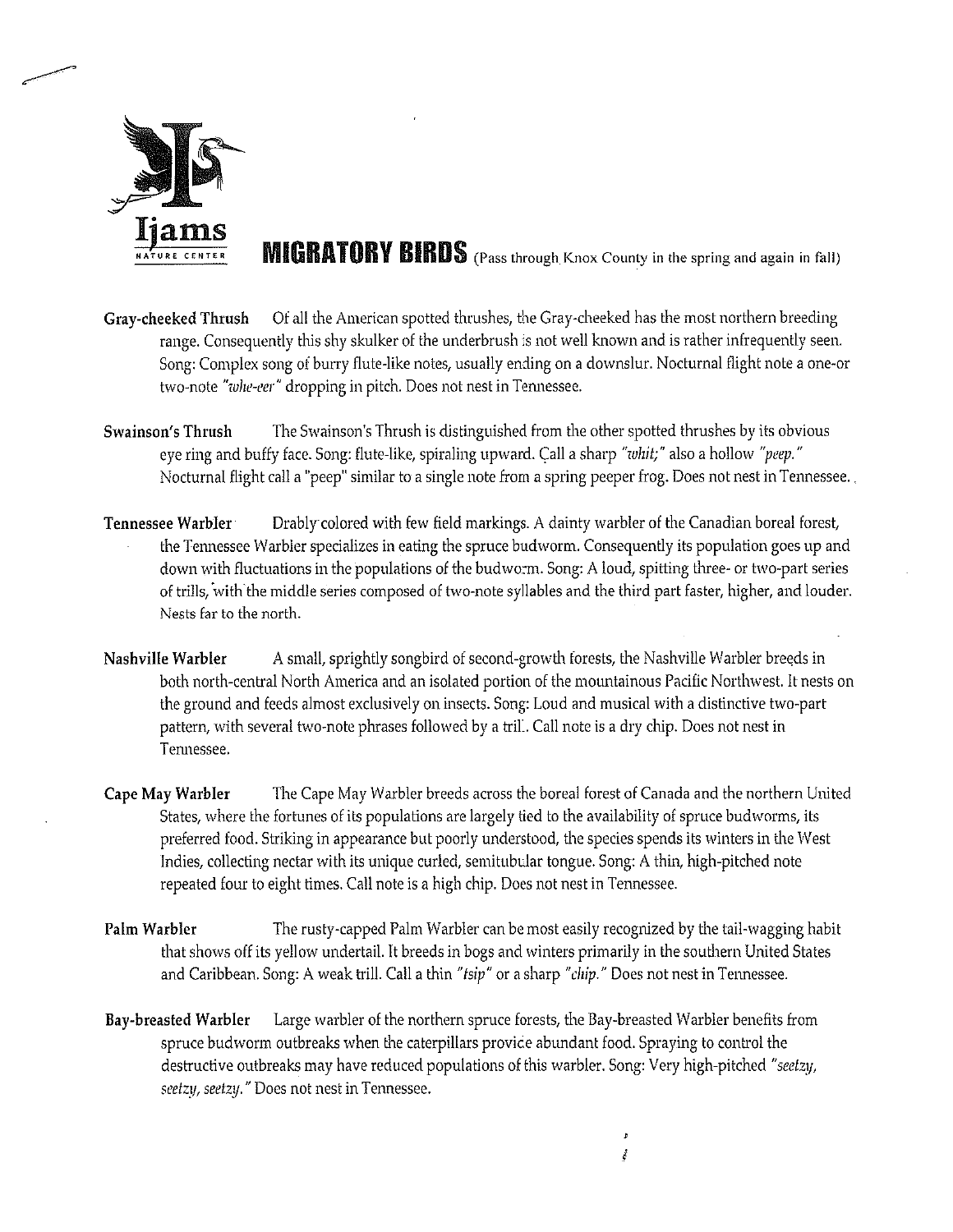- Blackpoll Warbler One of the most common birds of the northern boreal forest, the Blackpoll Warbler flies all the way to South America to spend the winter. Song: A very high-pitched "tsit, tsit, tsit, tsit, tsit. "Does not nest in Tennessee.
- Northern Waterthrush <sup>A</sup> bird of northern forests, the Northern Waterthrush sings its loud, ringing song from wooded swamps and bogs. It can be seen on migration bobbing its tail near wet spots in parks or back yards. Song: Loud and ringing, starts with several phrases on one pitch, followed by an accelerating jumble of short, rapid phrases dropping slightly in pitch. Call <sup>a</sup> sharp, metallic "chink."
- Wilson's Warbler A common warbler of willow thickets in the West and across Canada, the Wilson's Warbler is easily identified by its yellow underparts and black cap. Song: A series of loud, rapid, chatterlike notes, dropping downward in pitch toward the end; not especially musical in quality. Call <sup>a</sup> soft, nasal "chip.' Does not nest in Tennessee.

## MIGRATORY IN KNOX COUNTY BUT NEST ELSEWHERE IN TENNESSEE

- Black Vulture With sooty black plumage, a bare black head, and neat white stars under the wingtips, Black Vultures are almost dapper. Whereas Turkey Vultures are lanky birds with teetering flight, Black Vultures are compact birds with broad wings, short tails, and powerful wingbeats. The two species often associate: the Black Vulture makes up for its poor sense of smell by following Turkey Vultures to carcasses. Highly social birds with fierce family loyalty, Black Vultures share food with relatives, feeding young for months after they've fledged. Widespread nesting across state. Isolated locations. Migratory in Knox County.
- Whip-poor-will Made famous in folk songs, poems, and literature for their endless chanting on summer nights, Eastern Whip-poor-wills are easy to hear but hard to see. Their brindled plumage blends perfectly with the gray-brown leaf litter of the open forests where they breed and roost. At dawn and dusk, and on moonlit nights, they sally out from perches to sweep up insects in their cavernous mouths. These common birds are on the decline in parts of their range as open forests are converted to suburbs or agriculture. Widespread nesting across state. Song: The male's emphatic, chanted whip-poor-will, sometimes repeated for hours on end, is <sup>a</sup> classic sound of warm summer nights in the countryside of the East. On the decline. Migratory in Knox County.
- Acadian Flycatcher A denizen of mature deciduous forests and streamsides, the Acadian Flycatcher is usually first noticed by its explosive "peet-sah" call. It is the largest and greenest of the North American Empidonax. Song: Song an explosive "peet-salt" or "flee-sick." Nests highest elevations of the Smokies, Cumberlands and West Tennessee: Highland Rim.
- Veery **A** tawny thrush of damp deciduous forests, the Veery is the least spotted of all the American spotted thrushes and one of the easiest to identify. Song: Song <sup>a</sup> resonating, ethereal "da-vee-ur, vee-ur, veer, veer," descending slightly in pitch. Nests in very highest elevations of the Smokies.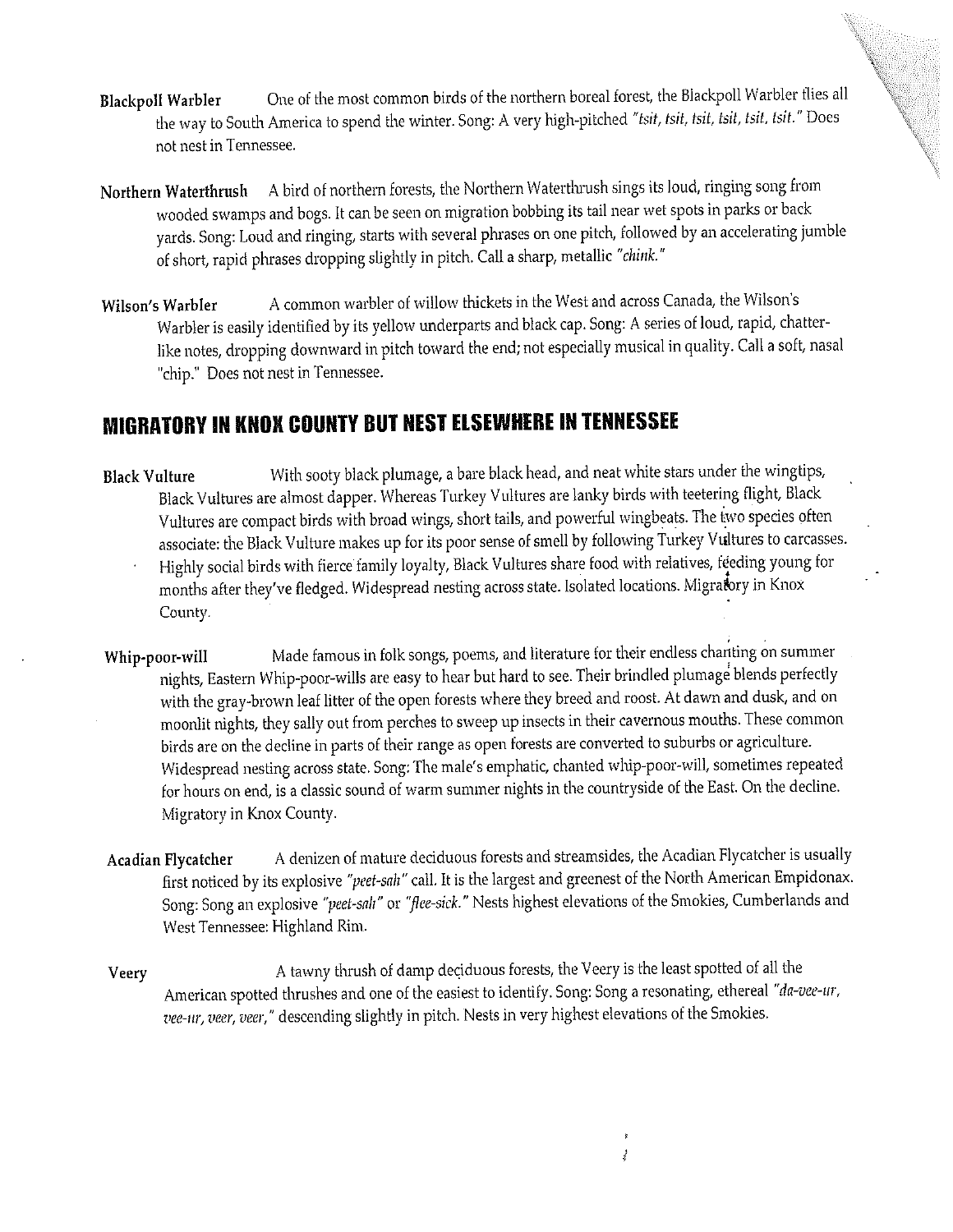- Blue-headed Vireo The Blue-headed Vireo is a common and vocal bird of northeastern forests. Formerly lumped as a "Solitary Vireo" with the more western Plumbeous and Cassin's vireos, it is now considered a separate species. Song: A broken series of slurred notes, with each phrase ending in either <sup>a</sup> downslur or an upswing, as if the bird asks <sup>a</sup> question, then answers it, over and over. Includes <sup>a</sup> few burry notes. Nest in high elevations of mountains in East Tennessee.
- Prairie Warbler .......... A tail-wagging yellow warbler with black streaks down its sides, the Prairie Warbler is found in scrubby fields and forests throughout the eastern and south-central United States, not on the prairies. Song: A rapid series of ascending buzzes. Calls: most common is a "chek" note. Nests in Middle and West Tennessee.
- Blue-winged Warbler Yellow front, blue gray wings. Brightly colored but easily overlooked. A bird of shrubland and old fields, the Blue-winged Warbler expanded its breeding grounds northward throughout the 20th century. Nests West Tennessee. Song: Raspy "bee-buzz," like an inhale and then an exhale.
- Golden-winged Warbler Small, strikingly marked warbler of eastern early successional habitats. Love blackberry thickets. Its population increased for over 100 years as forests were cut down. Now, however, it is losing ground, both because of reforestation and displacement by the spreading Blue-winged Warbler. Song: A high buzzy "zee bee bee bee." Nests in Cumberland Mountains.
- Northern Parula A small warbler of the upper canopy, the Northern Parula can be found in two rather distinct populations. The southern population nests primarily in hanging Spanish moss, while the northern population uses the similar-looking old man's beard lichen. Song: Song <sup>a</sup> rising buzzy trill with <sup>a</sup> final sharp note, or <sup>a</sup> series of buzzy notes. Ziiüiiiip! Nests in West Tennessee, Cumberland and Smoky Mountains.
- Yellow Warbler In summer, the buttery yellow males sing their sweet whistled song from willows, wet thickets, and roadsides across almost all of North America. The females and immatures aren't as bright, and lack the male's rich chestnut streaking, but their overall warm yellow tones, unmarked faces, and prominent black eyes help pick them out. Song: Males sing <sup>a</sup> sweet series of 6—10 whistled notes that accelerate over the course of the roughly 1-second song and often end on <sup>a</sup> rising note. The tone is so sweet that people often remember it with the mnemonic sweet sweet sweet I'm so sweet.
- Chestnut-sided Warbler A common bird of second growth and scrubby forests, the Chestnut-sided Warbler is distinctive in appearance. No other warbler combines a greenish-yellow cap, a white breast, and reddish streaks down the sides. Song: A series of musical notes, usually accented at the end: "pleased, pleased, pleased to MEETCHA." Nests highest elevations of the Smokies.
- Magnolia Warbler The Magnolia Warbler is <sup>a</sup> handsome and familiar warbler of the northern forests. Though it often forages conspicuously and close to the ground, we have relatively scant information on its nesting behavior. Song: Short and weak whistled, "weta, weta, WETA." Call a nasal "zic." Starting to expand nesting territory into northeast Tennessee.

 $\mathcal{A}_\mathbf{a}$ 

if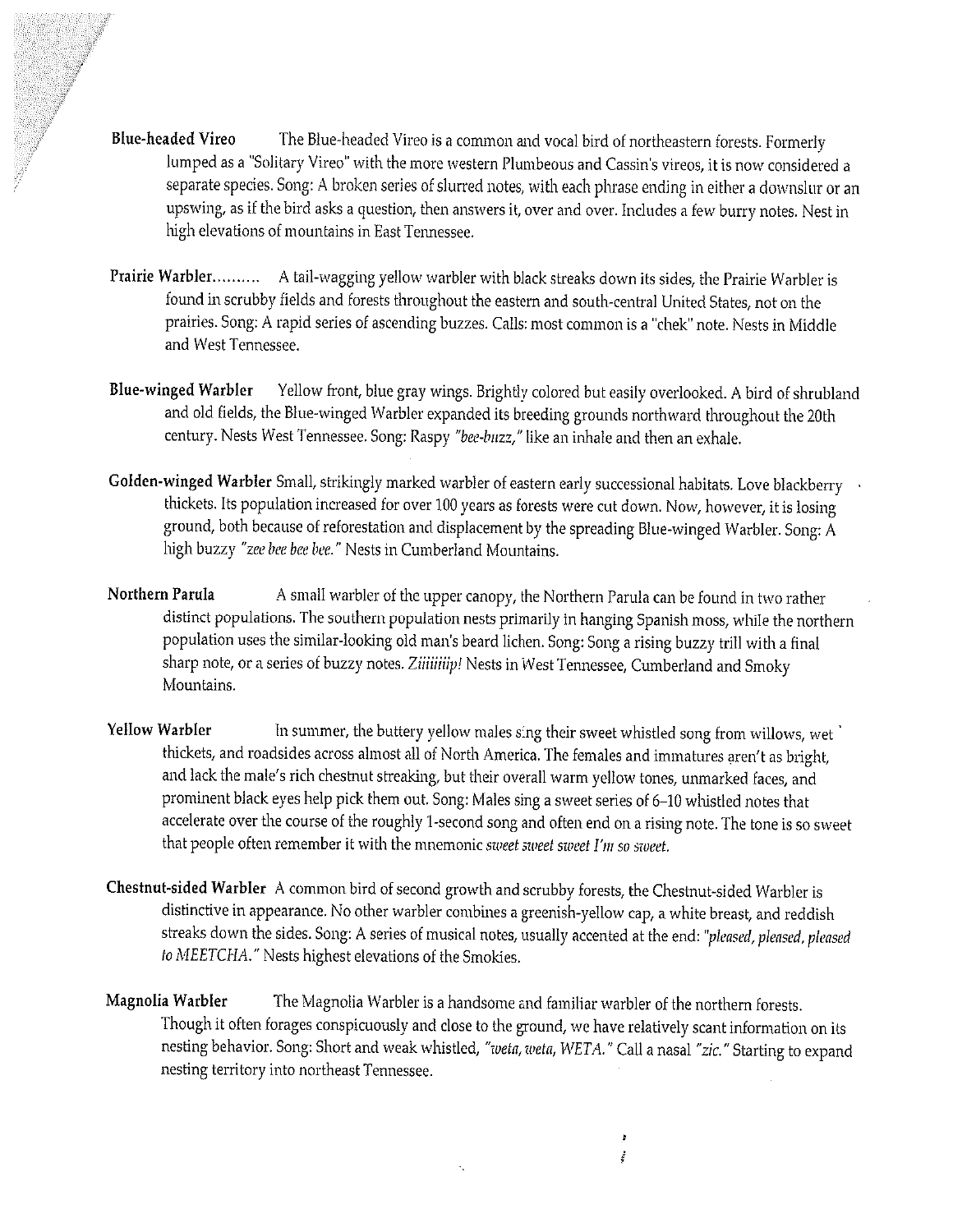- Black-throated Blue Warbler A bird of the deep forest, the Black-throated Blue Warbler breeds in the northeastern United States and southeastern Canada. On migration to its Caribbean wintering grounds it can be seen in <sup>a</sup> variety of habitats, including parks and gardens. Song: A series of three to seven buzzy notes, with the last slurred upward, "zoo, zoo, zoo, zoo, zee." Nests in highest elevation of the Smokies.
- Black-throated Green Warbler An abundant breeder of the northeastern coniferous forests, the Black-throated Green Warbler is easy to recognize by sight and sound. Its dark black bib and bright yellow face are unique amongst Eastern birds Song: Its persistent song of "zoo-zee, zoo-zoo-zee" is easy to remember. Nests in highest elevations of the Smokies and the Cumberlands.
- Blackburnian Warbler A bird of the coniferous forests of the Northeast, the Blackburnian Warbler is breathtaking in its brilliant orange-and-black breeding plumage. Song: Song thin and very high pitched, "zip, zip, zip, zip, titititi, tseeee," and "teetsa, teetsa, teetsa, teetsa." Nests highest elevations of the Smokies.
- Yellow-throated Warbler One of the 'southeastern' warblers, the Yellow-throated Warbler is <sup>a</sup> bird of tall trees. It nests and forages high in the canopy of swamp and pine forests. Song: Song a series of clear, slurred notes v dropping slightly in pitch. Call <sup>a</sup> loud, sharp "chip." Nests in Smokies, Cumberlands and West Tennessee.
- Pine Warbler A bird true to its name, the Pine Warbler is common in many eastern pine forests and is rarely seen away from pines. These yellowish warbiers are hard to spot as they move along high branches to prod clumps of needles with their sturdy bills. If you don't see them, listen for their steady, musical trill, which sounds very like <sup>a</sup> Chipping Sparrow or Dark-eyed Junco, which are also common piney-woods sounds through much of the year. Song: Male Pine Warbiers sing <sup>a</sup> fast trill of 10—30 notes usually on one pitch, lasting a couple of seconds. The Pine Warbler is one of few North American songbirds that may sing at any time of year, including while migrating. The male usually sings while foraging or, during breeding season, from high branch tips of pines. The song is very similar to both Chipping Sparrow and Dark-eyed Junco songs, but tends to be <sup>a</sup> bit slower and more musical. Nests in Smokies, Cumberlands and West Tennessee.
- Cerulean Warbler A small bird of the deciduous forest treetops, the sky-blue Cerulean Warbler is hard to see. It nests and forages higher in the canopy than most other warblers. Song: Buzzy notes ending in <sup>a</sup> higher pitched trill, "zee zee zee zizizizi eeet." Nests in Cumberlands.
- Black-and-White Warbler Distinctive in both plumage and behavior, the Black-and-white Warbler forages for insects while creeping along the trunks and branches of trees. Common in summer throughout the eastern United States and Canada, it has an unusually extensive winter range that extends from Florida to Venezuela and Colombia. Song: Song <sup>a</sup> series of very high, two-syllable phrases, resembling the sound of <sup>a</sup> squeaky wheel; "wee-see-wee-see-wee-see." Nests in highest elevations of the Smokies and Cumberlands.
- American Redstart A boldly patterned warbler of second growth woods, the American Redstart frequently flashes its orange and black wings and tail to flush insect prey from foliage. Song: Song variable; series of high notes, some with accented ending note. "Wee-see, wee-see, wee-see." Most characteristic is "tsee, tsee, tsee, tsee, isway." Nests in Cumberlands.

 $\vec{J}$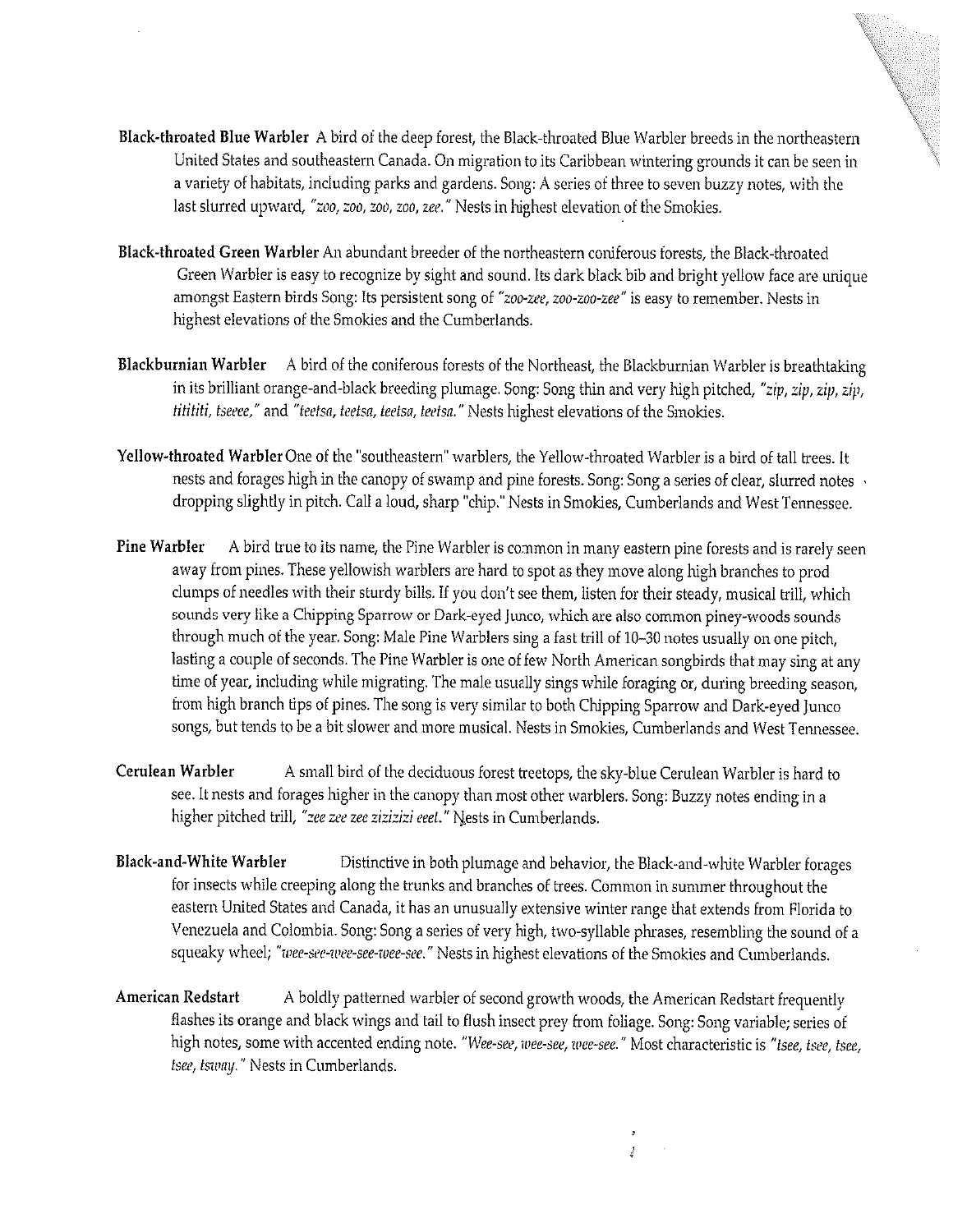- Worm-eating Warbler A small, drab, but elegantly marked bird of the eastern deciduous forests, the Wormeating Warbler is often found on steep slopes with dense understory. True to its name, it feeds largely on caterpillars ("worms"). Song: Song a rapid, dry trill, often insect-like. Nests in Smokies and Cumberlands.
- Ovenbird A small, inconspicuous bird of the forest floor, the Ovenbird is one of the most characteristic birds of the eastern forests. Its loud song, "teacher, teacher, teacher," rings through the summer forest, but the bird itself is hard to see. Song: A loud, ringing "cher, teacher, teacher, teacher." Nests in Smokies and Cumberlands down the Plateau.
- Louisiana Waterthrush A bird of forest streams, the Louisiana Waterthrush looks more like a thrush or sparrow than the warbler it is. It can be recognized by its loud ringing call and constant bobbing of its tail. Song: Loud and ringing, starts with two to five slightly descending, clear whistled notes followed by <sup>a</sup> complex jumble of short, rapid phrases. Call a sharp, metallic "chip." Nests in various isolated locations.
- Kentucky Warbler A bird of the deciduous forests of the southeastern United States, the Kentucky Warbler's. loud song can be heard far more frequently than the brightly colored bird can be seen. It stays near the ground and the lower levels of the forest, and nests on the ground. Song: A loud series of "chuuree" notes. Call a smacking "cluip." Nests in Cumberlands and other isolated locations farther west in Tennessee.
- Hooded Warbler A striking small bird of eastern hardwood forests, the Hooded Warbler prefers forests with shrub understory. Song: A loud, clear whistled "ta-wit ta-wit ta-wit tee-yo." Nests in shrubs in Smokies and Cumberlands.
- Canada Warbler A colorful, active warbler of northern forests, the Canada Warbler spends little time on its breeding grounds. it is one of the last warbiers to arrive north in the spring, and one of the first to leave in the fall, heading early to its South American wintering grounds. Song: Clear and loud, starting with <sup>a</sup> chip, followed by a series of short warbling notes. Nests in very highest elevations of the Smokies.
- Summer Tanager The only entirely red bird in North America, the Summer Tanager is a bird of southern forests. It specializes in eating bees and wasps, both in the summer and on its wintering grounds in Central and South America. Song: Song <sup>a</sup> series of slurred, whistled notes interspersed with short pauses. Usually contains one set that can be interpreted as "peanut-butter." Nests Middle to West Tennessee.
- Scarlet Tanager Male Scarlet Tanagers are among the most blindingly gorgeous birds in an eastern forest in summer, with blood-red bodies set off by jet-black wings and tail. They're also one of the most frustratingly hard to find as they stay high in the forest canopy singing rich, burry songs. The yellowish green, dark-winged females can be even harder to spot until you key in on this bird's chick-burr call note. In fall, males trade red feathers for yellow-green and the birds take off for northern South America. Song: The male Scarlet Tanager sings <sup>a</sup> burry series of 4—5 chirruping phrases with <sup>a</sup> hurried quality. Many people liken it to the sound of <sup>a</sup> robin with <sup>a</sup> sore throat. He sings from an exposed perch to defend his territory, getting into singing wars with his neighbors. Nests in Smokies and Cumberlands.